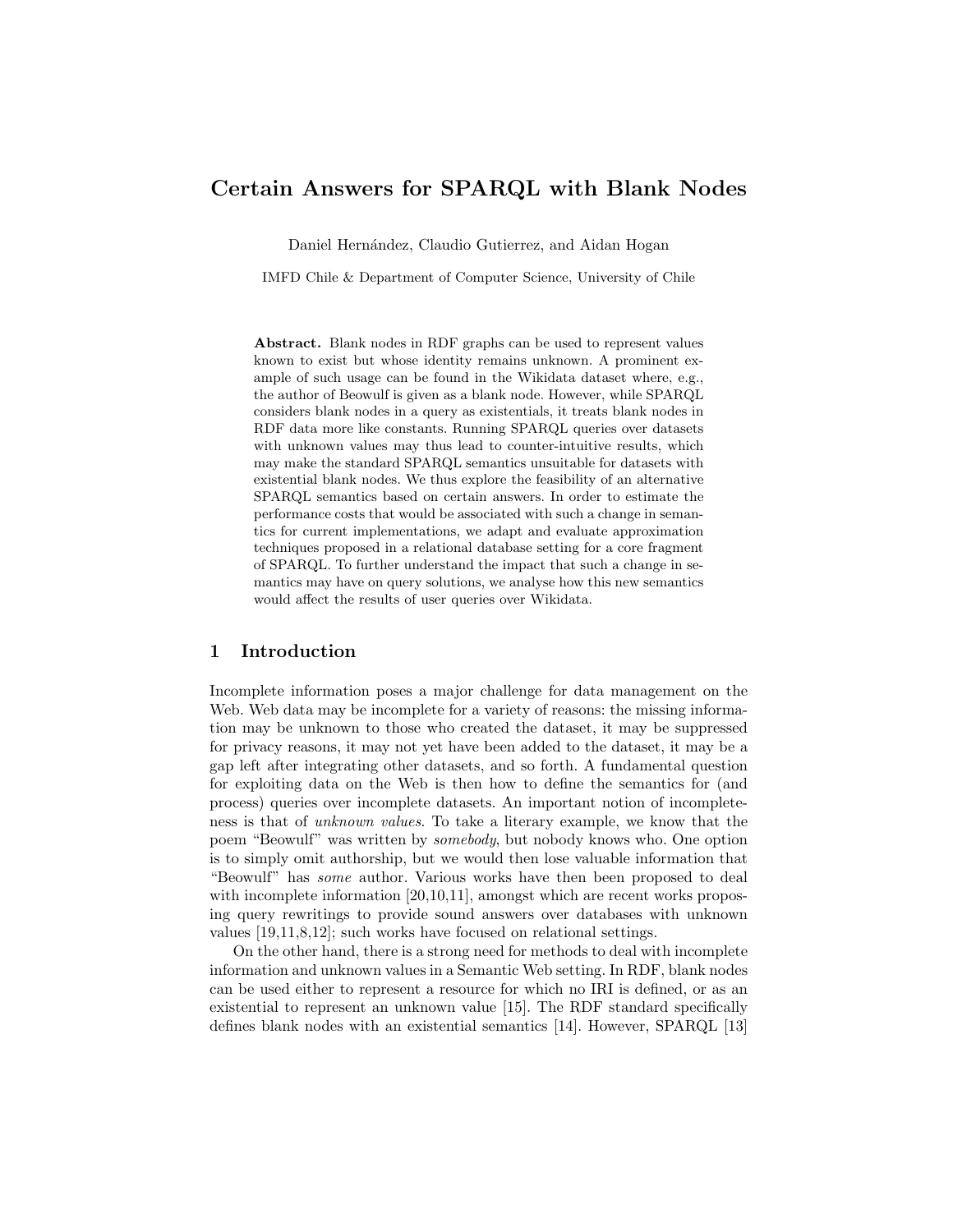does not follow the standard existential semantics of blank nodes in RDF data. As a result, when SPARQL queries are run over datasets where blank nodes are used as existentials to represent unknown values, the results can be unintuitive (or arguably incorrect [\[11\]](#page-15-2)). We now provide such an example taken from the Wikidata [\[22\]](#page-15-9) knowledge-base, which publishes data associated with Wikipedia as RDF and provides a public SPARQL query interface on the Web.

<span id="page-1-1"></span>*Example [1](#page-1-0)*. Take the following RDF triples from Wikidata  $[22]$ <sup>1</sup> and the following two SPARQL queries, which we will denote  $Q_1$  (above) and  $Q_2$  (below):

```
w:NicoleSimpson w:killedBy _:b .
w:NicoleSimpson w:gender w:Female .
w:ReevaSteenkamp w:killedBy w:OscarPistorius<br>w:ReevaSteenkamp w:gender     w:Female  .
w:ReevaSteenkamp w:gender   w:Fema<br>w:OJSimpson       w:gender     w:Male
                         w:gender w:Male<br>w:gender w:Male
w:OscarPistorius w:gender
```

| <b>SELECT ?victim WHERE</b><br>{ ?victim w:killedBy ?person.<br>?person w:gender w:Male . }                       |
|-------------------------------------------------------------------------------------------------------------------|
| SELECT ?victim WHERE<br>{ ?victim w:killedBy ?person.<br>FILTER NOT EXISTS<br>${$ ?person w:gender w:Male . $}$ } |

In the data, the blank node  $(-:b)$  denotes that Nicole Brown Simpson (a victim of homicide) has a killer, but that her killer is unknown. For  $Q_1$ , SPARQL dictates a single solution –  $\{?victim/w:ReevaSteenkamp\}$  – which can be considered a *certain answer*; here the (unknown) killer of Nicole Simpson may have been male, but uncertain answers of this form are not returned. On the other hand, for  $Q_2$ , SPARQL again dictates a single solution – {?victim/w:NicoleSimpson} – but this answer is uncertain by the same reasoning: we do not know that the killer of Nicole Simpson was not male;  $\Box$ : b could refer to a male in the data.  $\Box$ 

These two examples highlight a key problem in the current SPARQL semantics when dealing with unknown values. In the first query only certain answers are returned: answers that hold no matter to whom the unknown value(s) refer(s). In the second query uncertain answers are returned: answers that may or may not hold depending on whom the unknown value(s) refer(s) to. The key premise of this paper is to then ask: should users be offered a choice to only return certain answers? Is such a choice important? And what would be its cost?

Regarding cost, unfortunately, query evaluation under certain answer semantics incurs a significant computational overhead; for example, considering queries expressed in the standard relational algebra, if we consider only "complete databases" without unknown values, the data complexity of the standard query evaluation problem is  $AC^0$ ; on the other hand, the analogous complexity with unknown values under certain answer semantics leaps to coNP-hardness [\[1\]](#page-15-10).

One can thus hardly blame the design committee of the SPARQL language for choosing to initially overlook the issue of unknown values: not only would the complexity of query evaluation have escalated considerably under something well-founded like a certain-answer semantics, the cost and complexity of correctly implementing the new standard would likewise have jumped considerably. Still,

<span id="page-1-0"></span><sup>1</sup> While the example uses real data, for readability, we use fictitious IRIs. In reality, Wikidata uses internal identifiers, such as w:Q268018 to represent Nicole Simpson.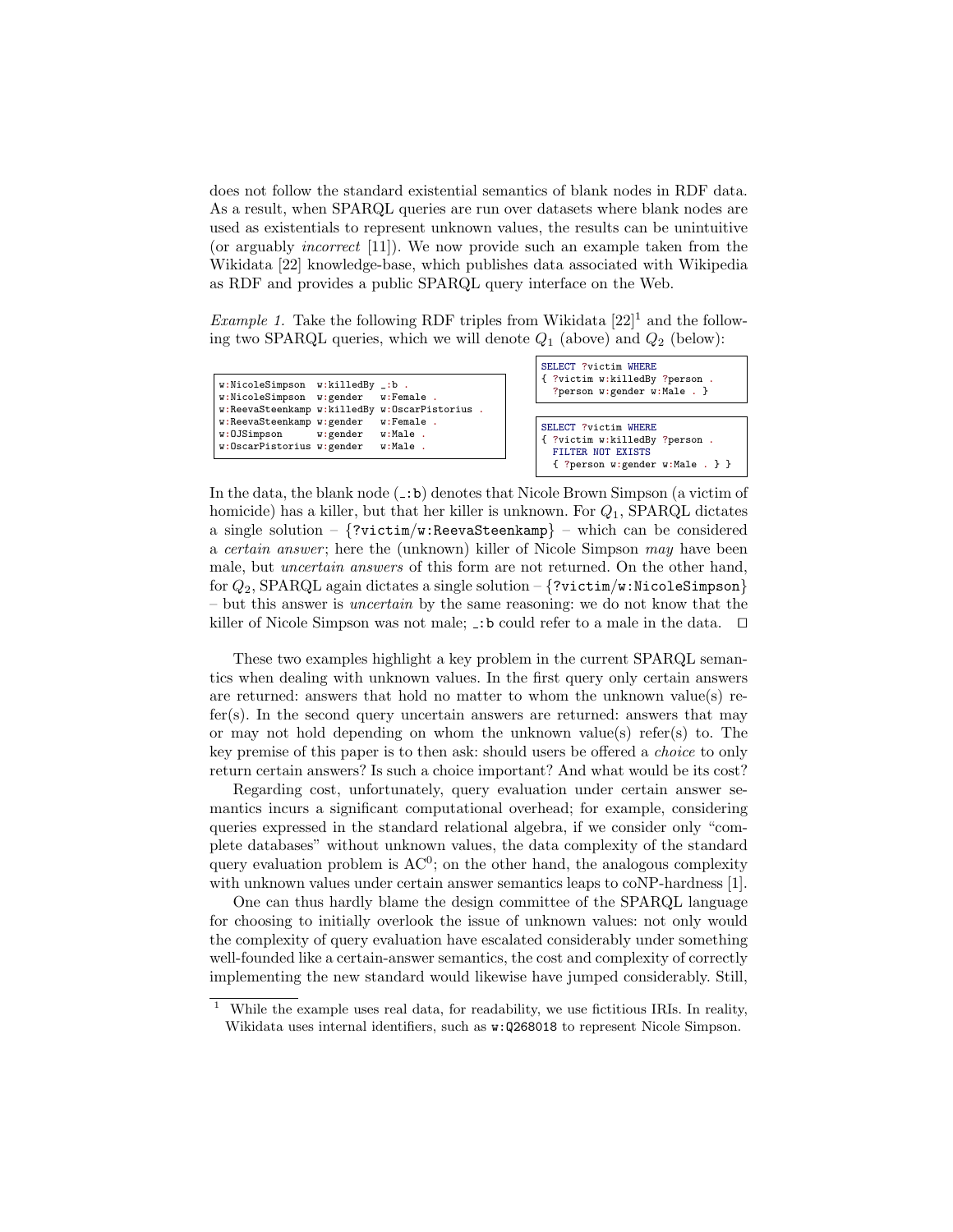in this paper, we propose that it is time to revisit the issue of evaluating SPARQL queries in the presence of unknown values (blank nodes) in the data.

In terms of need, a recent study of blank nodes suggests that 66% of websites publishing RDF use blank nodes, with the most common use-cases being to represent resources for which no IRI has been defined (e.g., for representing RDF lists), or to represent unknown values [\[15\]](#page-15-6). The methods proposed in this paper specifically target datasets using blank nodes in the second sense; such datasets include Wikidata [\[22\]](#page-15-9), as illustrated in Example [1.](#page-1-1)

In terms of cost, work by Guagliardo and Libkin [\[11\]](#page-15-2) offers promising results in terms of the practical feasibility of approximating certain answers in the context of relational databases, returning only (but not all) such answers. Performance results suggest that such approximations have reasonable runtimes when compared with standard SQL evaluation. Furthermore, their implementation strategy is based on query rewriting over off-the-shelf query engines, obviating the need to build special-purpose engines, minimising implementation costs.

In this paper, we thus tackle the question: should users be given a choice of certain semantics for SPARQL? Along these lines, we adapt the methods of Guagliardo and Libkin [\[11\]](#page-15-2) in order to propose and evaluate the first approach (to the best of our knowledge) that guarantees to return only certain answers for a fragment of SPARQL (capturing precisely the relational algebra) over RDF datasets with existential blank nodes, further developing a set of concrete rewriting strategies for the SPARQL setting. We evaluate our rewriting strategies for two popular SPARQL engines – Virtuoso and Fuseki – offering comparison of performance between base queries and rewritten queries (under various strategies), and a comparison of our SPARQL and previous SQL results [\[11\]](#page-15-2). We further conduct an analysis of Wikidata user queries to see if a certain answer semantics would really affect the answers over real-world queries and data, performing further experiments to ascertain costs in this setting.

# 2 Related Work

The conceptual problem of evaluating queries over data with unknown values is well-known in the relational database literature from as far back as the 70's, where Codd presented an extension of the relational model to allow nulls to encode unknown values [\[7\]](#page-15-11). Work on querying data with unknown values has continued throughout the decades, mostly in the context of relational databases  $(e.g., [17,19])$  $(e.g., [17,19])$  $(e.g., [17,19])$  $(e.g., [17,19])$ , but also in various semi-structured settings  $(e.g., [9,2])$  $(e.g., [9,2])$  $(e.g., [9,2])$  $(e.g., [9,2])$ .

A recent milestone has been the development of methods for approximating certain answers, where the current work is inspired by the proposal of Guagliardo and Libkin [\[11\]](#page-15-2) of a method to (under-)approximate certain answers for SQL. Their goal is to trade completeness of certain answers against efficiency, ensuring that only (but not necessarily all) certain answers are returned in the presence of unknown values. We thus adapt their techniques for the SPARQL setting over RDF graphs with unknown values and propose SPARQL-specific rewriting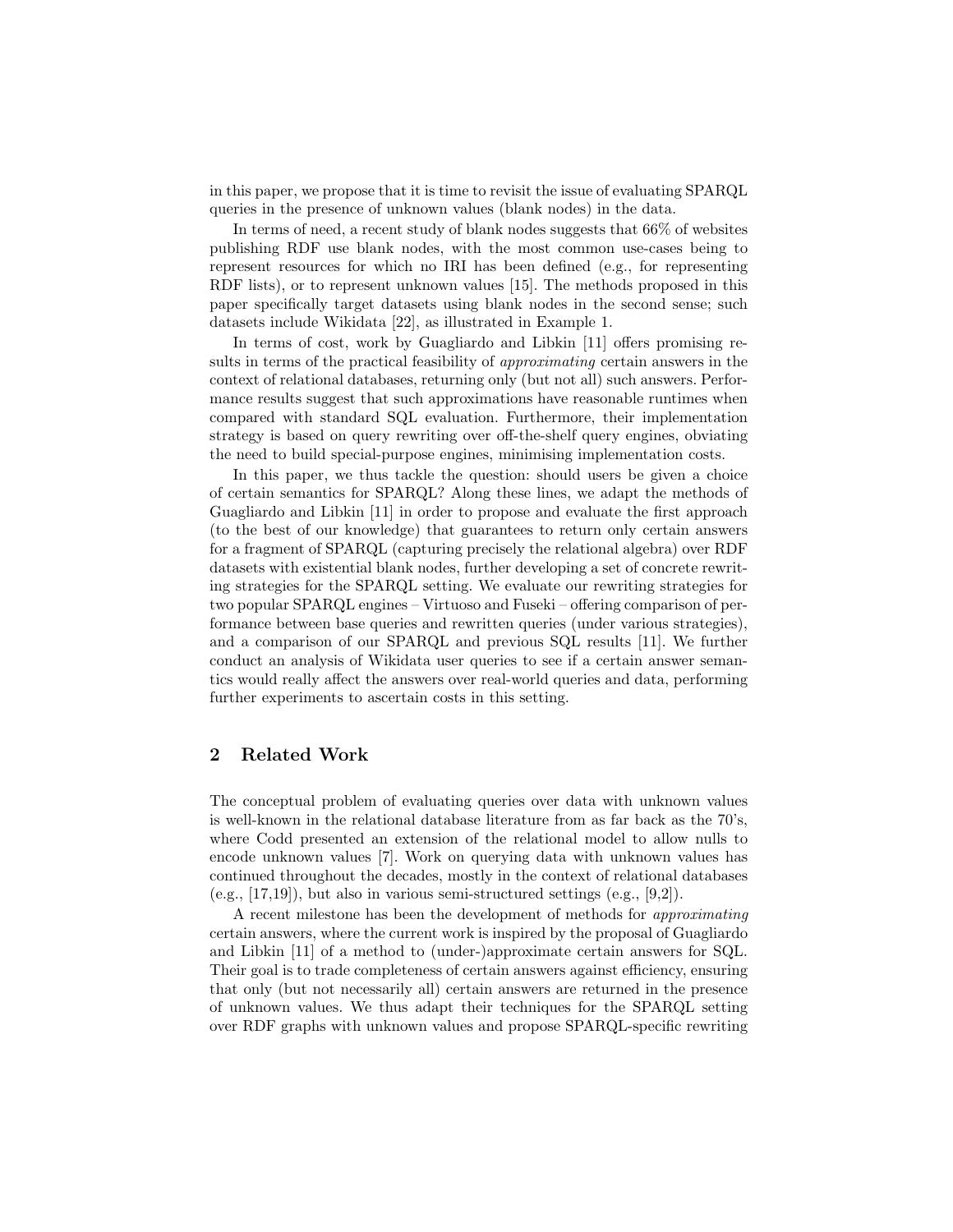strategies. In the experimental section, we provide a high-level comparison of our results for SPARQL with those published by Guagliardo and Libkin for SQL.

We are not the first work to explore a certain answer semantics for SPARQL. Ahmetaj et al. [\[2\]](#page-15-14) define a certain answer semantics for SPARQL, but their focus is on supporting OWL 2 QL entailment for queries based on well-designed patterns [\[21\]](#page-15-15), and in particular on complexity results for query evaluation, containment and equivalence. Arenas and Perez [\[5\]](#page-15-16) also consider a certain answer semantics for SPARQL towards studying conditions for *monotonicity*: a semantic condition whereby answers will remain valid as further data is added to the system; as such, certain answers in their work are concerned with an *open world* semantics. However, determining if a query is *weakly monotonic* – i.e., monotonic disregarding unbound values – is undecidable. Hence Arenas and Ugarte [\[6\]](#page-15-17) later propose a syntactic fragment of SPARQL that closely captures this notion of weak monotonicity. In contrast to such works, we maintain SPARQL's negation features [\[3\]](#page-15-18) with a closed world semantics. In many contexts, users are interested in writing SPARQL queries with respect to what the present dataset does/does not contain; where, e.g., as we discuss later, many of the use-case queries for the Wikidata SPARQL service use non-monotonic features, such as difference.

To our knowledge, this is the first work to investigate a certain answer semantics for SPARQL considering existential blank nodes in RDF data.

## 3 Preliminaries

RDF and incomplete information: We assume three pairwise disjoint sets: **B** of blank nodes, C of constants, and V of attribute names (considered to represent variables when we later speak of queries). We will henceforth refer to blank nodes as simply "blanks". We denote blanks as  $\perp_1$ ,  $\perp_2$ ,  $\perp_3$ , etc.; constants with lowercase  $a, b, c$ , etc.; and attribute names with uppercase  $X, Y, Z$ , etc.

We define a tuple to be a function (a mapping)  $\mu : V \to (C \cup B)$ ; for simplicity, we will denote the mapping  $\mu$  with domain  $\{X, Y\}$  where  $\mu(X) = a$ and  $\mu(Y) = b$  simply as  $XY \mapsto (a, b)$ , or even as the tuple  $(a, b)$  if the attributes X and Y are clear from the context. A relation  $R$  is determined by a set of tuples with the same domain (we need not consider empty relations).

An RDF graph G (or simply a graph) then corresponds to an instance of a single ternary relation with fixed attributes  $S, P, O$ , called *subject*, *predicate* and *object*, where P can only map to C (i.e. no blanks can occur as predicate), while  $S$  and  $O$  can map to values from  $\mathbf{C} \cup \mathbf{B}$  . Here  $\mathbf{C}$  represents both IRIs and RDF literals; such a distinction of RDF constants is not exigent for us.

In this model, features for encoding incomplete information – specifically unknown values – are introduced by the semantics of blanks. Here the set  $\bf{B}$  of blanks appearing in the data are interpreted as existentially-quantified variables in a manner consistent with the RDF semantics [\[14\]](#page-15-7); this is how, e.g., Wikidata uses blanks to represent unknown values. Blanks are synonymous with marked nulls in a relational setting: nulls that can appear in various locations. Hence RDF graphs with blanks correspond to (ternary) relations with marked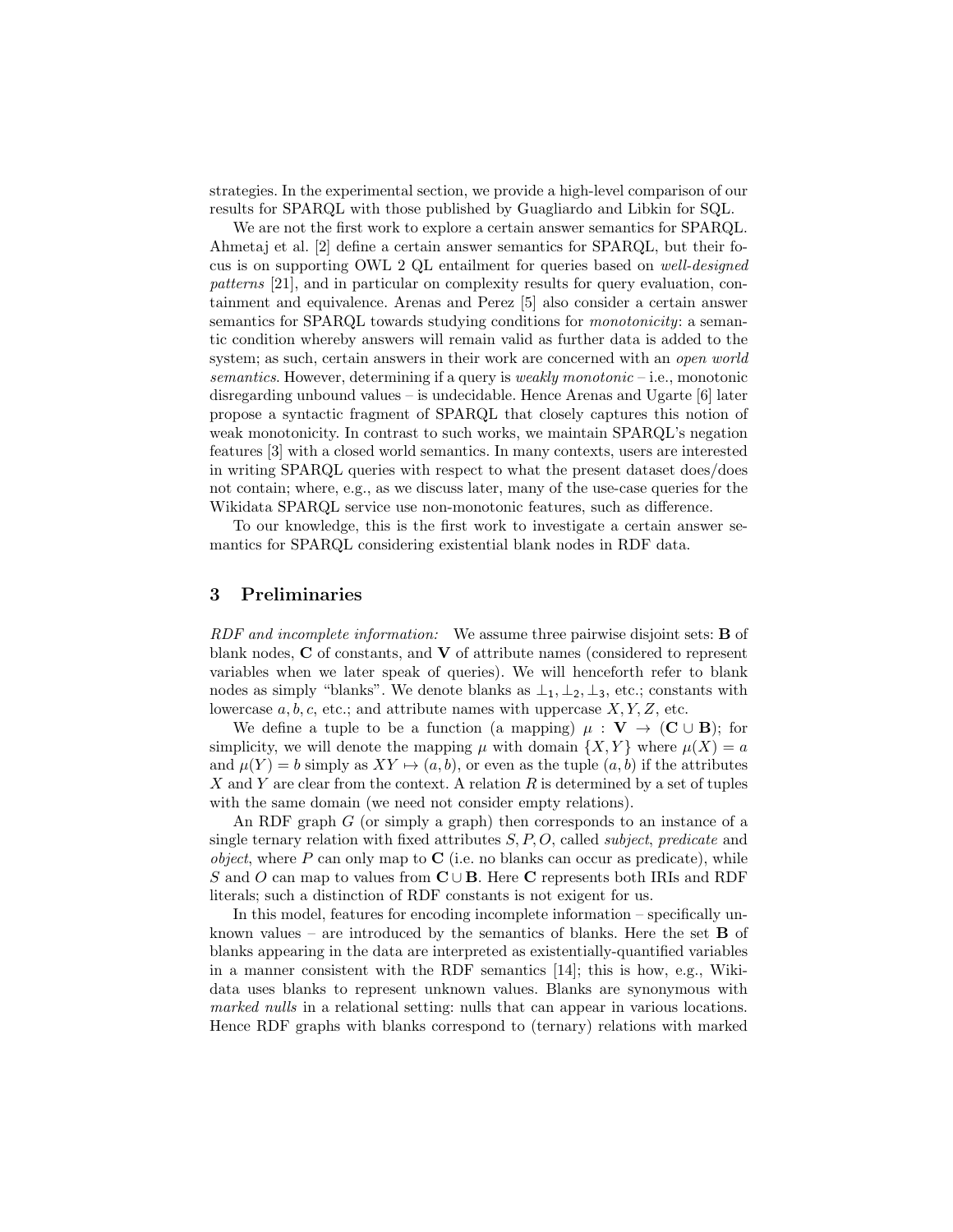nulls, which have been called *naive tables*, *v*-tables, or *e*-tables by various au-thors (see [\[16\]](#page-15-19)); here we will refer to them as v-tables. We say a v-table/graph is complete/ground when no nulls/blanks are used. With this correspondence established, we may henceforth use terms such as graph/table or blank/null interchangeably as best fits the particular context.

The semantics of a  $v$ -table is then defined as follows. A valuation is a mapping  $v : \mathbf{C} \cup \mathbf{B} \to \mathbf{C}$  such that  $v(c) = c$  for every  $c \in \mathbf{C}$ . Valuations are extended to tuples, relations and databases in the natural way. For instance, applying a valuation v to a graph  $G$ , denoted  $v(G)$ , results in the complete graph derived by replacing every blank  $\perp_i$  in G by  $v(\perp_i)$ . The semantics of a v-table  $[[R]]$  is<br>then given as the ground relations  $\{v(P) : v$  is a valuation then given as the ground relations  $\{v(R): v \text{ is a valuation}\}.$ 

A core SPARQL algebra: We now define an algebra for the fragment of SPARQL considered, focusing on set semantics. We first define queries for ground graphs where unknown values will be treated later: A query is a combination of the following algebraic operations: selection  $(\sigma_{\theta})$ , renaming  $(\rho_{X/Y})$ , projection  $(\pi_{\bar{X}})$ , natural join  $(\infty)$ , union  $(\cup)$  and difference  $(\setminus)$ . Attribute names  $(V)$  are then synonymous with variables in SPARQL. The condition  $\theta$  of a selection  $\sigma_{\theta}(R)$  is a Boolean combination  $(\wedge, \vee, \neg)$  of terms of the form  $X = Y$  or  $X = c$ , where X and Y refer to the attributes of R and  $c \in \mathbb{C}$ . We refer to this fragment as "SRPJUD" capturing the initials of the operations allowed; this fragment corresponds directly to the relational algebra but will be applied to graphs in a SPARQL setting. The correspondence between SRPJUD operators and syntactic SPARQL features is shown in Table [1.](#page-5-0) Note however that union and difference in SRPJUD follow the relational algebra in that – unlike standard SPARQL –  $R \cup S$  and  $R \setminus S$  assume that the relations R and S have the same attributes. Thus, SRPJUD does not support generating unbound variables through UNION as supported by SPARQL for attributes not in both  $R$  and  $S$ . However the difference operator in SRPJUD and the outer-difference operator in SPARQL can be mutually expressed using other SRPJUD operators. Taking difference,  $R \setminus S$ is a particular case of the outer difference  $R-S$  when the attributes of R and S are the same. Conversely, letting  $\bar{X}$  denote the set of common attributes of R and S, the outer-difference  $R-S$  can be expressed as (1)  $R \bowtie (\pi_{\bar{X}}(R) \setminus \pi_{\bar{X}}(S))$ when  $\bar{X}$  is non-empty or (2) R when  $\bar{X}$  is empty.

Finally, given a query Q expressed in SRPJUD and a graph  $G$ , we write  $Q(G)$ to denote the result of evaluating Q over the graph G following standard conventions for the relational algebra. Our focus will then be on answering queries in the core SRPJUD fragment over graphs with unknown values. We leave support for the following features of SPARQL for future work: (1) Bag semantics. (2) SPARQL unbounds as created by either SPARQL UNION or OPT. (3) Other features such as property paths, solution modifiers, aggregations, other filter expressions, named graphs, etc. These latter SPARQL features (e.g., aggregation) can, however, be defined syntactically on top of the core SRPJUD algebra.

Certain and possible answers: We now define a certain- and possible-answer semantics for SPARQL where unknown values are present in the RDF data in the form of blanks. Let  $Q$  be a query and  $G$  be a graph with blanks. Then a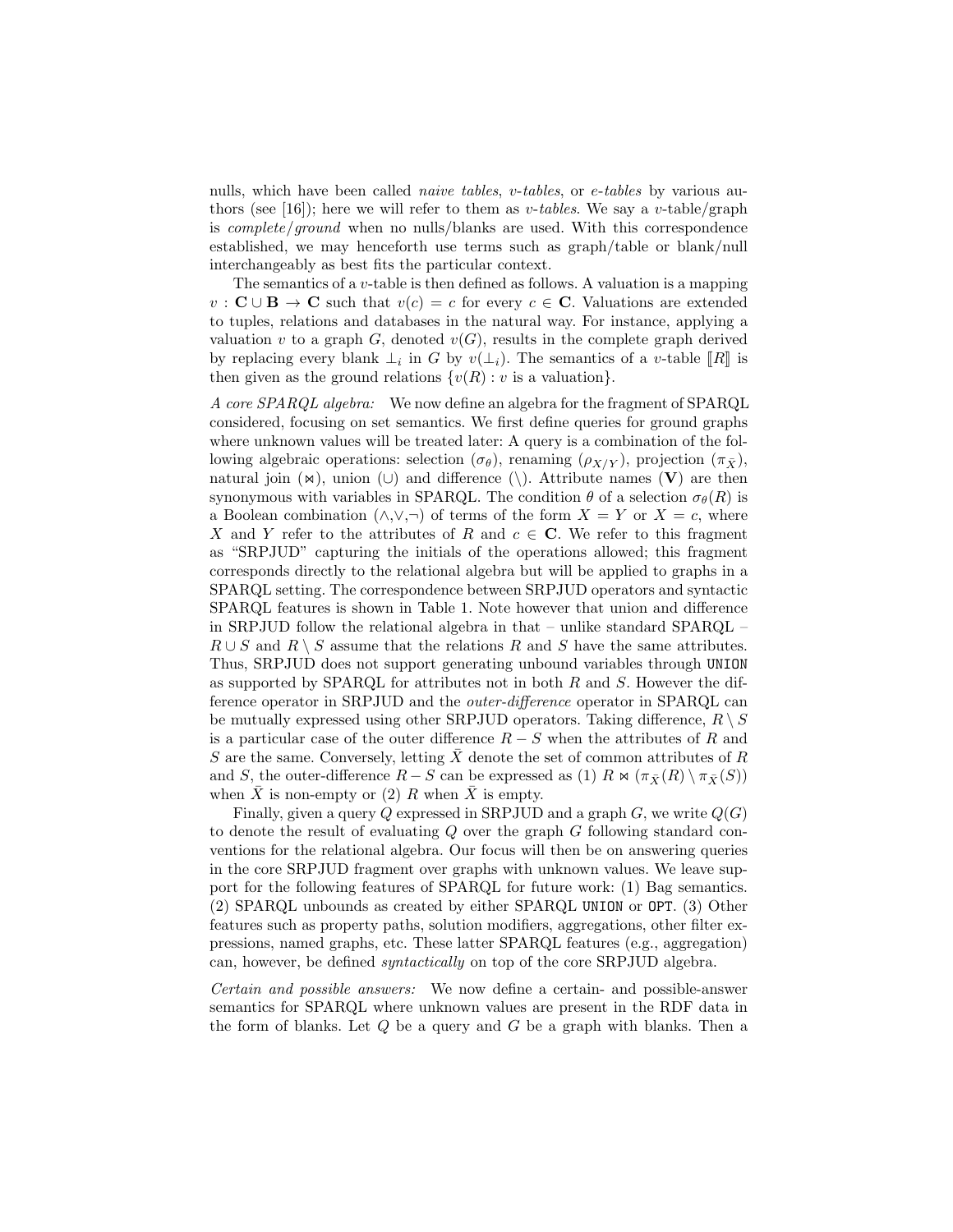<span id="page-5-0"></span>Table 1. Mapping between SPARQL and SRPJUD

| $\{ X p Y \} \leftrightarrow \rho_{S/X}(\rho_{O/Y}(\pi_{S,O}(\sigma_{P=p}(G))))$ |                                                             |  |  |  |  |
|----------------------------------------------------------------------------------|-------------------------------------------------------------|--|--|--|--|
| $P \cdot Q \leftrightarrow P \bowtie Q$                                          | SELECT $\bar{X}$ where $P \leftrightarrow \pi_{\bar{X}}(P)$ |  |  |  |  |
| P MINUS $Q \leftrightarrow P - Q$                                                | SELECT (X AS Y) WHERE $P \leftrightarrow \rho_{X/Y}(P)$     |  |  |  |  |
| P UNION $Q \leftrightarrow P \cup Q$                                             | P FILTER $\theta \leftrightarrow \sigma_{\theta}(P)$        |  |  |  |  |

widely used definition of *certain answers* are the answers  $\mu$  of  $Q(G)$  such that  $\mu \in Q(v(G))$  for every valuation v. Another more general definition of certain answers – first defined by Lipski [\[20\]](#page-15-0) and called certain answers with nulls by Libkin [\[18\]](#page-15-20) – states that  $\mu$  is a certain answer of  $Q(G)$  iff  $v(\mu) \in Q(v(G))$  for every valuation v; this semantics allows for returning unknown values in answers.

<span id="page-5-1"></span>Example 2. Consider an RDF graph G with  $\{(a, b, c), (a, d, \perp) \}$  and a query  $\pi_{\{P, O\}}(G)$ . Under certain answer semantics,  $\{(b, c)\}\$ is returned. Under certain answer semantics with nulls,  $\{(b, c), (d, \perp_1)\}\$ is returned; here  $\perp_1$  is interpreted as stating that for all valuations, there exists *some* constant there.  $\Box$ 

A complementary notion is that of a *possible answer*: a tuple  $\mu$  is a possible answer of  $Q(G)$  if there exists a valuation v such that  $v(\mu) \in Q(v(G))$ .

Example 3. Consider again the graph G from Example [2](#page-5-1) but instead consider a query  $\pi_{\{S,O\}}(\sigma_{P=b}(G))\setminus \pi_{\{S,O\}}(\sigma_{P=d}(G))$ . Under both certain answer semantics an empty result will be returned since there is a valuation  $\mu$  such that  $\mu(\perp_1) = c$ . Here  $(a, c)$  will be considered a *possible* rather than a certain answer.  $\Box$ 

Given a query Q and an RDF graph G, then we write  $cert(Q, G)$  and  $poss(Q, D)$ to denote respectively the sets of certain and possible answers, defined as follows:

> $cert(Q, G) = \bigcap \{\mu \mid v(\mu) \in Q(v(D)) \text{ for all valuations } v\},\$  $poss(Q, G) = \int {\{\mu \mid v(\mu) \in Q(v(G)) \text{ for all valuations } v\}}.$

Note that the former definition captures certain answers with nulls, which we use here; also, note that  $cert(Q, G) \subseteq poss(Q, G)$ : certain answers are also possible.

# 4 Approximating certain answers

The problem of query evaluation under certain answers is coNP-hard (data complexity); without unknown values the analogous problem is in AC<sup>0</sup>. Likewise the definition of the semantics does not directly suggest a practical query answering procedure. Hence in this section we explore an algebra that allows for approximating certain/possible answers based on the notion of maybe tables.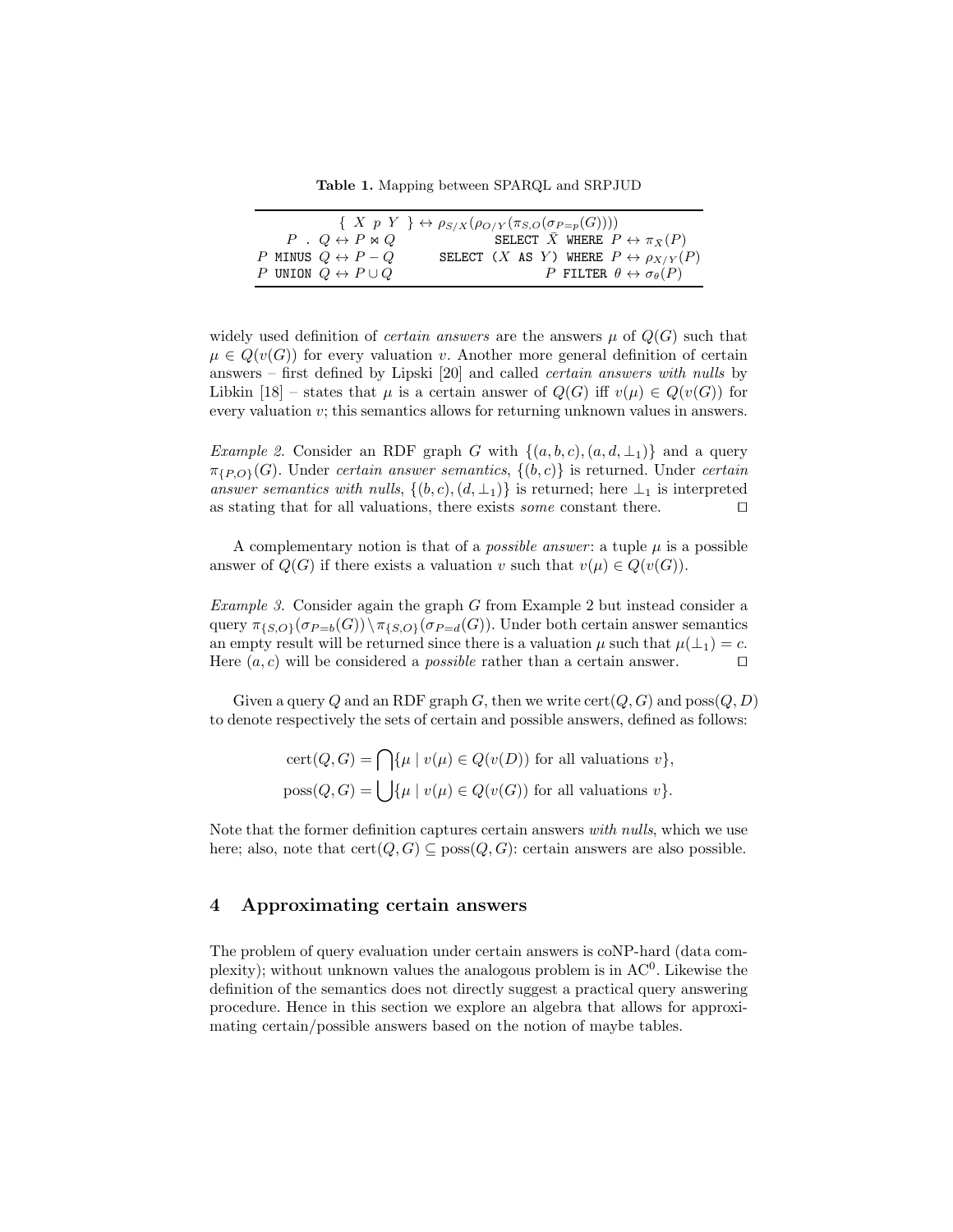#### 4.1 Unification

We first define the notion of *unification*, which joins tuples with unknown values. We say that  $\mu_1$  and  $\mu_2$  unify, denoted  $\mu_1 \Uparrow \mu_2$ , iff for every common attribute X that they share, it holds that  $\mu_1(X) = \mu_2(X)$  or  $\mu_1(X) \in \mathbf{B}$  or  $\mu_2(X) \in \mathbf{B}$ ; in other words,  $\mu_1 \uparrow \mu_2$  holds iff there is a valuation v such that  $v(\mu_1(X)) = v(\mu_2(X))$  for every common attribute X. The unification of two tuples  $(\mu_1 \cap \mu_2)(X)$  is defined as  $\mu_1(X)$  if  $\mu_2(X)$  is  $\perp$ , or  $\mu_2(X)$  otherwise. Unification allows to extend the standard operators join, semijoin and anti-semijoin to include the semantics of nulls by replacing the concept of joinable tuples and joins of tuples by the notion of unifiable tuples and unifications of tuples:

$$
P \bowtie_{\Uparrow} Q = \{ \mu_1 \cap \mu_2 \mid \mu_1 \in P, \mu_2 \in Q, \text{ and } \mu_1 \Uparrow \mu_2 \},
$$
  
\n
$$
P \bowtie_{\Uparrow} Q = \{ \mu_1 \in P \mid \exists \mu_2 \in Q : \mu_1 \Uparrow \mu_2 \},
$$
  
\n
$$
P \overline{\bowtie}_{\Uparrow} Q = \{ \mu_1 \in P \mid \nexists \mu_2 \in Q : \mu_1 \Uparrow \mu_2 \}.
$$

Such operators will be essential to defining an approximation of certain answers, but they do not appear in SRPJUD and cannot be expressed in this fragment since it does not contain any means to distinguish blanks from constants. Hence to rewrite a SRPJUD query, we need a built-in predicate of the form  $bk(X)$  in the target algebra, which evaluates to true for a tuple  $\mu$  if  $\mu(X) \in \mathbf{B}$ , or false otherwise. We can now represent  $P \ltimes_{\Uparrow} Q$  as  $\pi_{\bar{X}}(\sigma_{\theta_{\Uparrow}}(P \rtimes \rho_{\bar{X}/\bar{X}'}(Q)))$  and  $P \overline{\ltimes}_{\Uparrow} Q$ as  $P - (P \ltimes_{\Uparrow} Q)$ , where  $\overline{X}$  denotes the attributes/variables of P,  $\overline{X}$ <sup>1</sup> denotes fresh variables, and  $\theta_{\Uparrow}$  will be rewritten to  $(X = Y \vee bk(X) \vee bk(X'))$ .

Translating P  $\Join$  Q to SRPJUD is more difficult. One option is to use the active domain: the set of all possible values to which blanks can be evaluated [\[17\]](#page-15-12); however, this would cause obvious practical problems. Hence we will rather use two non-SRPJUD features of SPARQL to implement unification: the ternary conditional operator, which allows for returning one of two values based on a condition (denoted  $IF(\cdot, \cdot, \cdot)$  in SPARQL); and the bind operator, which can bind a new value to the relation (denoted  $BIND(\cdot, \cdot)$  in  $SPARQL$ ). From these, we derive a new operator if  $_{\theta,X,Y,Z}(\mu)$ , which returns  $\mu\cup\{Z\mapsto(\mu(X))\}$  if  $\mu\models\theta$ , or  $\mu \cup \{Z \mapsto (\mu(Y))\}$  otherwise. The operator thus creates a new attribute Z and assigns it the value of X if the condition  $\theta$  is true, otherwise it assigns it the value of Y . We call SRPJUD extended with these unification operators  $SRPJUD_{\Uparrow}$ . Returning to  $P \Join_{\Uparrow} Q$ , we can first apply a Cartesian product and then unify the results with the ternary conditional operator. More formally, assume that P and Q contain one shared attribute X. We can now express P  $\bowtie_{\Uparrow} Q$ as  $\rho_{X''/X}(\pi_{X'',\bar{Y}}(if_{\mathrm{bk}(X'),X,X',X''}(\sigma_{\theta_{\hat{\Phi}}}(P \bowtie \rho_{X/X'}(Q))))),$  where  $\bar{Y}$  denotes the non-shared attributes of P and Q and  $\theta_{\hat{\theta}}$  is as before. In this case, P  $\otimes$   $\rho_{X/X'}(Q)$ denotes a Cartesian product since there are no shared attributes. This process extends naturally to performing unifications over multiple attributes.<sup>[2](#page-6-0)</sup>

<span id="page-6-0"></span><sup>&</sup>lt;sup>2</sup> Note that given two blank nodes on either side, this approach chooses the left blank node arbitrarily and drops the other. This may lead to losing certain answers, which we accept as part of the under-approximation.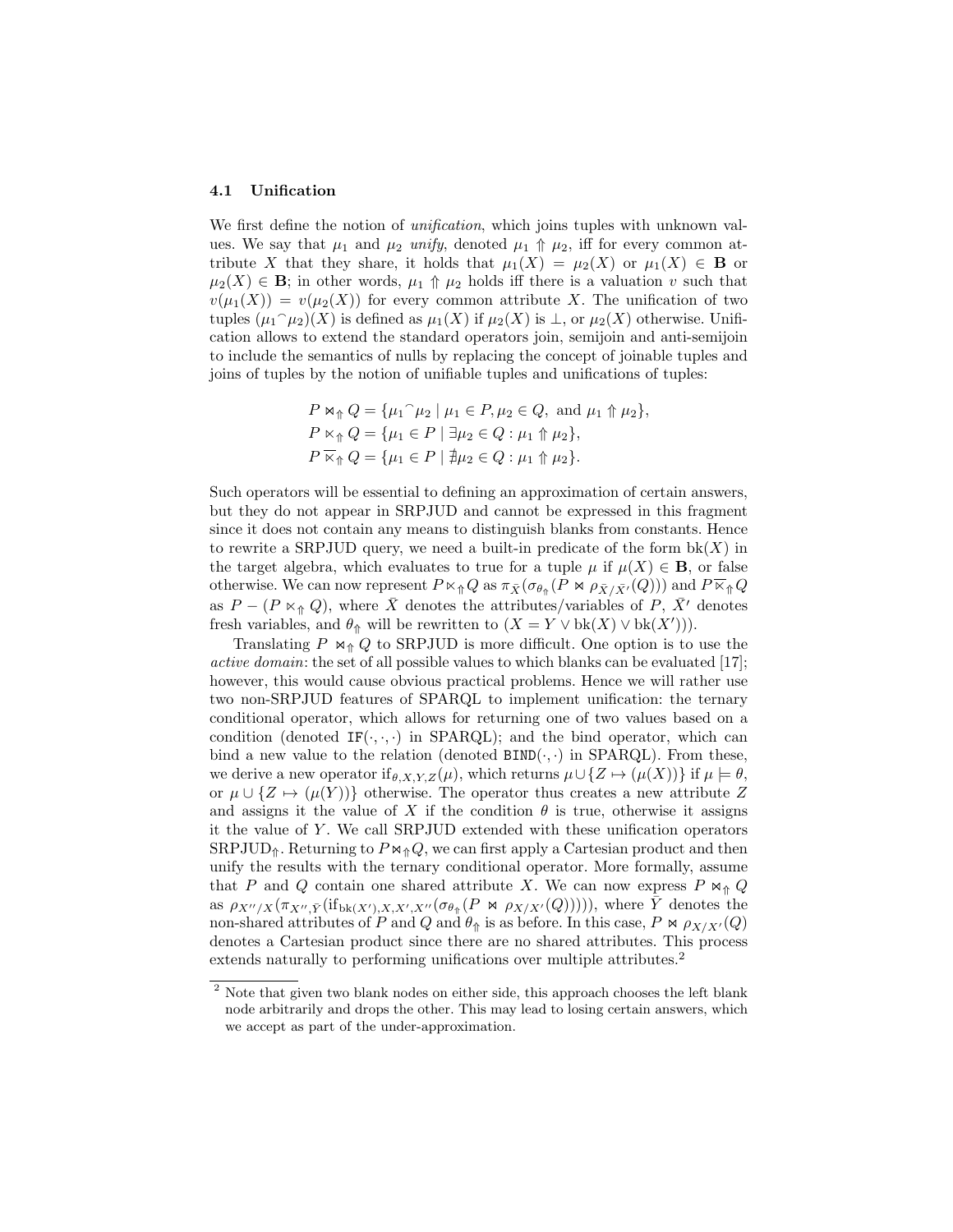#### 4.2 Approximations

We wish to under-approximate certain answers to guarantee that all answers returned are certain while maximising the certain answers returned. But if we consider under-approximating results to a query  $P - Q$ , intuitively for P we must under-approximate certain answers, while for  $Q$  we should *over*-approximate possible answers to  $Q$  to ensure we remove everything from  $P$  that might match under *some* valuation in  $Q$ . Note that  $Q$  might itself be a query of the form  $R-S$ ; etc. Hence, to under-approximate certain answers for SRPJUD, we need a way to over-approximate possible answers [\[11\]](#page-15-2): given a query Q in SRPJUD, we will rewrite it to a pair of queries  $(Q^+, Q^?)$  in  $SRPIUD_{\Uparrow}$ , under-approximating certain answers and over-approximating possible answers for Q, respectively.

The first operator we define is the selection operator, where we must take care of inequalities involving blanks; we adopt the rewriting proposed by Guagliardo and Libkin [\[11\]](#page-15-2), and shown by them to have good performance.

<span id="page-7-0"></span>Definition 1. We define the translation of a SRPJUD query Q to a pair of approximation queries  $(Q^+, Q^?)$  in  $SRPIUD_{\Uparrow}$  recursively as follows:

$$
G^{+} = G, \t G^{2} = G,
$$
  
\n
$$
(P \cup Q)^{+} = P^{+} \cup Q^{+}, \t (P \cup Q)^{2} = P^{2} \cup Q^{2},
$$
  
\n
$$
(P \bowtie Q)^{+} = P^{+} \bowtie Q^{+}, \t (P \bowtie Q)^{2} = P^{2} \bowtie_{\Uparrow} Q^{2},
$$
  
\n
$$
(P - Q)^{+} = P^{+} \bowtie_{\Uparrow} Q^{2}, \t (P - Q)^{2} = P^{2} - Q^{+},
$$
  
\n
$$
(\sigma_{\theta}(P))^{+} = \sigma_{\theta^{*}}(P^{+}), \t (\sigma_{\theta}(P))^{2} = \sigma_{\neg(\neg \theta)^{*}}(P^{2}),
$$
  
\n
$$
(\sigma_{X/Y}(P))^{+} = \rho_{X/Y}(P^{+}), \t (\rho_{X/Y}(P))^{2} = \rho_{X/Y}(P^{2}),
$$

where  $\theta^*$  denotes the translation defined inductively as follows, noting that X and Y are attributes and a is some constant:

$$
(X = Y)^* = (X = Y), \qquad (X \neq Y)^* = (X \neq Y) \land \neg bk(X) \land \neg bk(Y), (X = a)^* = (X = a), \qquad (X \neq a)^* = (X \neq a) \land \neg bk(X), (\theta_1 \lor \theta_2)^* = \theta_1^* \lor \theta_2^*, \qquad (\theta_1 \land \theta_2)^* = \theta_1^* \land \theta_2^*.
$$

### 4.3 Relation to certain/possible answers

To state formally the relation of certain/possible answers with the corresponding approximation queries given in Definition [1,](#page-7-0) we require a notion of a subset of answers under unification. Importantly, the following definition is used to ensure that any tuple that unifies with a possible answer (e.g.,  $(\perp_1, \perp_1)$ ) will unify with an answer in the over-approximation (e.g.,  $(\perp_1, \perp_2)$ ).

**Definition 2.** Given P and Q, we state that  $P \subseteq_{\Uparrow} Q$  iff for each tuple  $\mu \in P$ , there exists  $\mu' \in Q$  such that  $\nu(\mu') = \mu$  for some valuation  $\nu$ .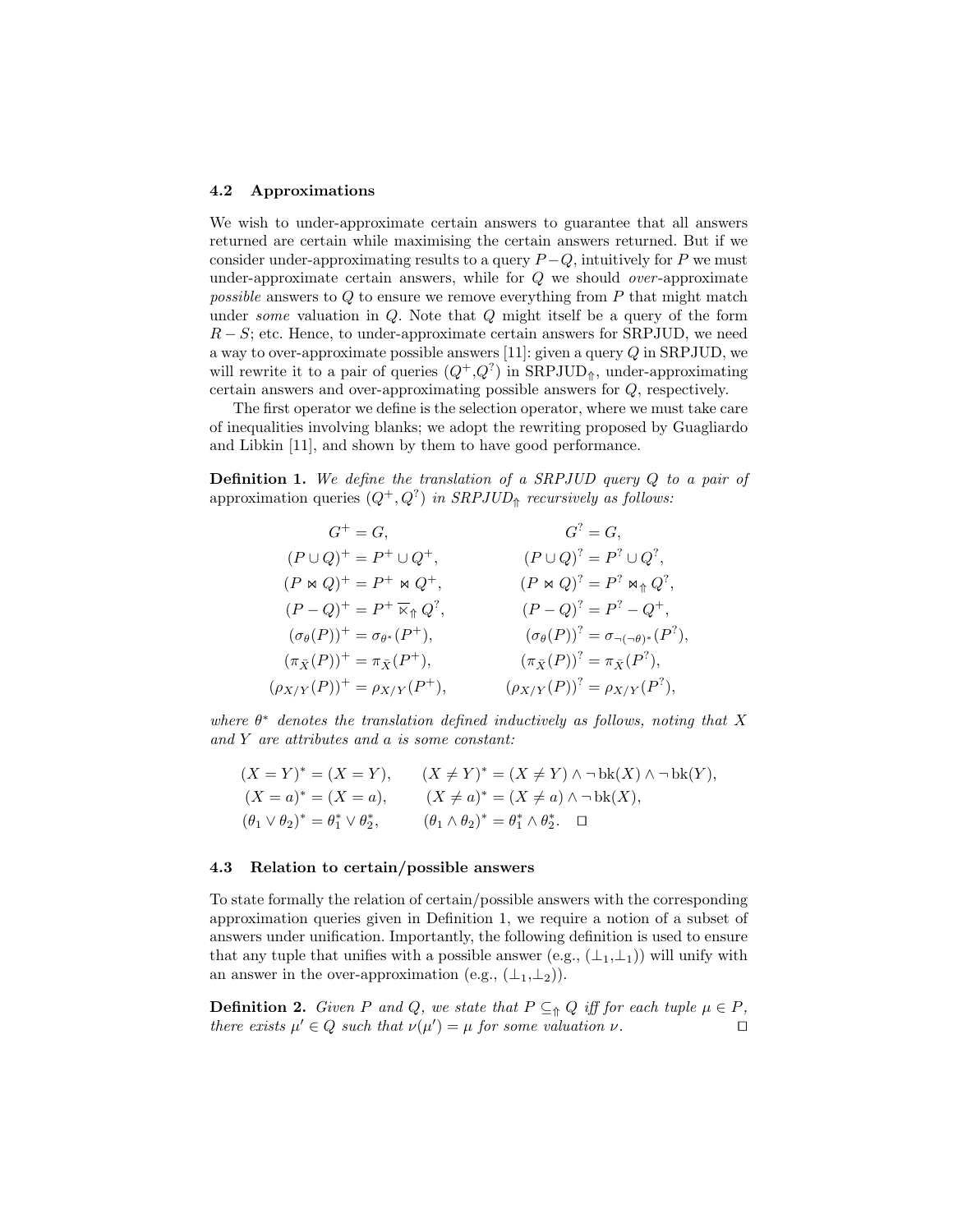**Lemma 1.** Let Q be a SRPJUD query and let  $(Q^+, Q^2)$  be the approximation queries for Q as defined in Def. [1.](#page-7-0) Then, for any RDF graph G, it holds that  $Q^+(G) \subseteq \text{cert}(Q, G) \text{ and } Q^?(G) \supseteq_{\Uparrow} \text{poss}(Q, G)$ .

Proof. Follows from induction on the structure of the query, following similar techniques as used for Lemmas 1 and 2 of [\[11\]](#page-15-2).  $\Box$ 

Computing exact certain/possible answers has a high complexity, where Definition [1](#page-7-0) directly leads to a rewriting strategy for approximating certain/possible answers. For example, to under-approximate the certain-answers of a SRPJUD query Q, we can rewrite it to the SRPJUD<sub>↑</sub>  $Q^?$  and execute that query; furthermore, evaluating queries in  $SRPIUD<sub>î</sub>$  remains tractable in data complexity per the class of base queries SRPJUD (and unlike computing exact certain answers).

# 5 SPARQL Rewriting Strategies

We now explore alternatives in SPARQL to express the rewriting of Definition [1.](#page-7-0) All such alternatives are equivalent; in practice however, these strategies can exhibit major performance variations when applied over SPARQL query engines.

The base case in the SPARQL translation is  $G$ , which refers to a ternary relation with fixed attributes  $S$ ,  $P$  and  $O$ . The basic unit of querying in SPARQL is a triple pattern, e.g.,  $XpY$  ( $X \in V$ ,  $Y \in V$ ,  $p \in C$ ). In RDF, the P attribute cannot take blanks, and hence we do not need to consider unification on that attribute directly. A basic graph pattern  $Q$  in SPARQL is a join over triple patterns  $T_1 \Join \cdots \Join T_k$  where each  $T_i$   $(1 \leq i \leq k)$  is a triple pattern.

The most complex case to consider is the difference operator  $P-Q$ , where certain answers are under-approximated by the unification anti-semijoin  $P^+ \overline{\ltimes}_\Uparrow Q^?$ (where  $Q^?$  is itself over-approximated). The direct application of the translation rules produces complex queries that can be rewritten to a "friendlier" form for SPARQL engines, as now described. First, given a difference  $P - Q$  we say that X is a *correlated* attribute of the difference if X is shared by  $P$  and  $Q$ . In the following we will assume that  $P - Q$  is a difference with at least a correlated variable and that  $Q$  is a basic graph pattern.

CNF/DNF rewritings: In the difference  $P - Q$ , let  $Q = T_1 \bowtie T_2$  (a common case). The base translation evaluating the required unification in  $Q$  is then given as  $(T_1 \Join T_2)^? = \beta_{\bar{X}, \bar{X}_1, \bar{X}_2}(\sigma_{\Theta_{\hat{T}}}(U_1 \Join U_2))$  where  $U_1$  and  $U_2$  are the respective results of replacing shared variables  $(\bar{X})$  in  $T_1 \Join T_2$  by fresh variables (denoted  $\bar{X}_1$  and  $\bar{X}_2$ ), where  $\Theta_{\Uparrow}$  is a conjunction of the standard unifiable condition applied to each pair of renamed variables  $X_1$  and  $X_2$  for X (i.e.,  $\bigwedge_{X \in \bar{X}} (X_1 = X_2 \vee \mathrm{bk}(X_1) \vee \mathrm{bk}(X_2))),$  and where, the operator  $\beta_{\bar{X}, \bar{X}_1, \bar{X}_2}$  extends the solution for each  $X \in \overline{X}$  using the function if  $b_{\text{bk}}(X_2), X_1, X_2, X(\cdot)$ . These definitions then extend naturally (but verbosely) to the case where Q is  $T_1 \Join_{\Uparrow} \cdots \Join_{\Uparrow} T_k$ . This implies taking the Cartesian product of all triple patterns, filtering by a conjunction of unification conditions  $\sigma_{\theta_{\hat{\theta}}}$ , and then selecting constants over blanks.

The aforementioned unification condition  $\Theta_{\Uparrow}$  is in conjunctive normal form (CNF):  $\theta_1 \wedge \cdots \wedge \theta_n$  where for  $1 \leq i \leq n$ , each term  $\theta_i$  is a disjunctive clause.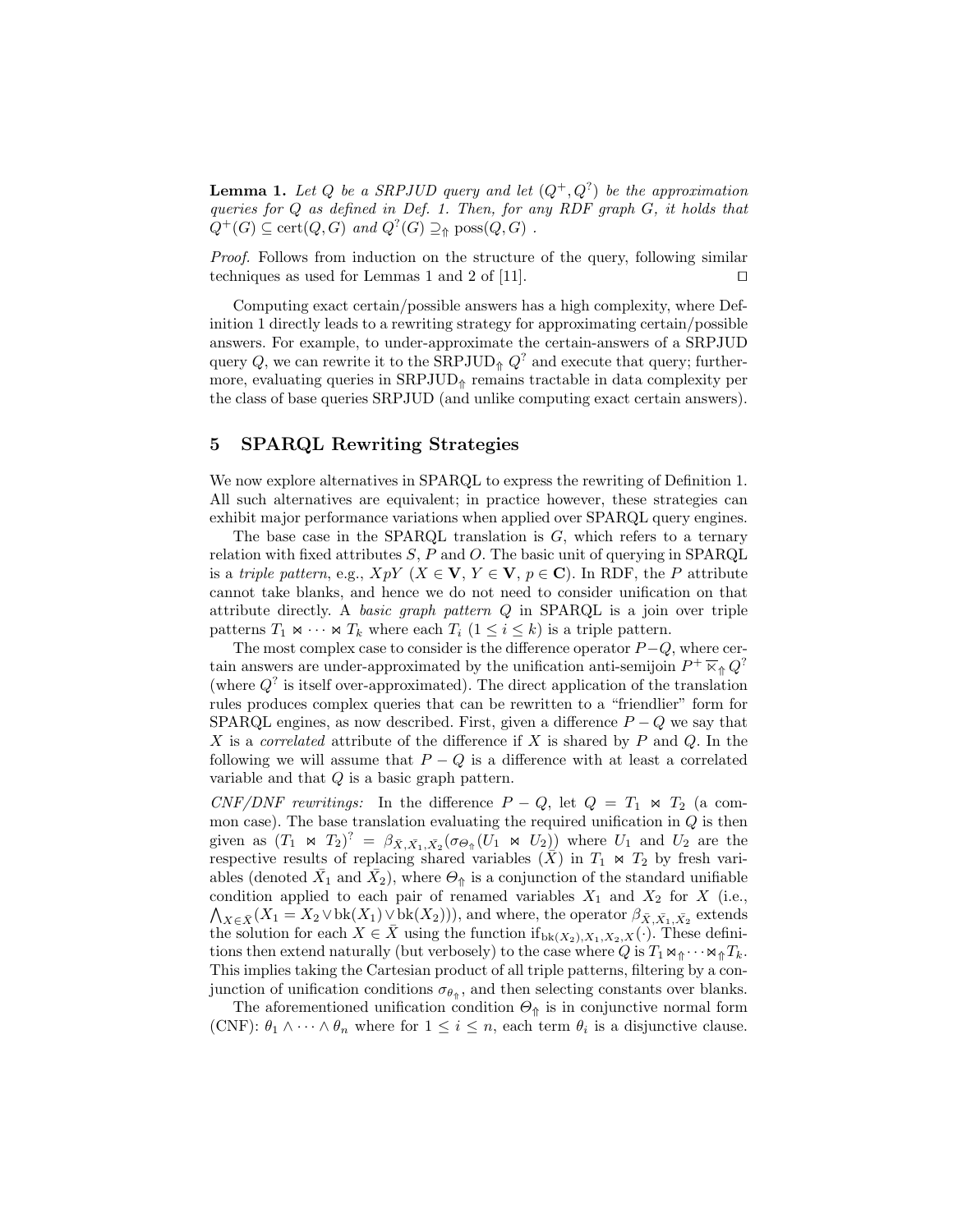An alternative solution is to rewrite the unification condition to its equivalent disjunctive normal form (DNF)  $\phi_1 \vee \cdots \vee \phi_m$  per a standard conversion. The result is potentially exponential in size; though this does not affect the data complexity, it may have a significant effect on performance in practice. However, this DNF conversion leads to further rewritings that may lead to better performance. First, we can express disjunctions using union  $(\cup)$  or using disjunctive  $(\vee)$  selection conditions. Second, since this expression falls on the right-hand side of an antisemijoin operator, we can also express it as a sequence of such operators. Thus, for the translation of  $(P - Q)^+$  into  $P^+ \times_{\mathcal{P}} Q^?$ , we can consider:

$$
P^{+}\overline{\ltimes}_{\Uparrow}Q^{?}=P^{+}\overline{\ltimes}_{\Uparrow}\sigma_{\bigwedge_{1\leq j\leq m}\theta_{j}}(Q'),\tag{CNF}
$$

$$
P^{+} \overline{\ltimes}_{\Uparrow} Q^{?} = P^{+} \overline{\ltimes}_{\Uparrow} \sigma_{\bigvee_{1 \leq j \leq m} \phi_{j}}(Q') , \qquad (DNF_1)
$$

$$
P^{+}\overline{\ltimes}_{\Uparrow}Q^{?}=P^{+}\overline{\ltimes}_{\Uparrow}\bigcup_{1\leq j\leq m}\sigma_{\phi_{j}}(Q'),\qquad\qquad\text{(DNF}_2)
$$

$$
P^+\overline{\ltimes}_{\Uparrow} Q^? = P^+\overline{\ltimes}_{\Uparrow} \sigma_{\phi_1}(Q') \cdots \overline{\ltimes}_{\Uparrow} \sigma_{\phi_m}(Q'). \qquad \qquad (\text{DNF}_3)
$$

where Q' denotes the rewriting of join variables  $\bar{X}$  in Q to produce Cartesian products on all join patterns and the subsequent application of  $\beta_{\bar{X}, \bar{X}_1, \dots, \bar{X}_k}$  to perform unification over those variables. Note, however, that in the cases of  $DNF<sub>2</sub>$  and  $DNF<sub>3</sub>$ , some terms in the disjunction will *not* require a Cartesian product; for example, when we rewrite  $P - (T_1 \Join T_2)$  to DNF, a disjunctive term on the right of the anti-semijoin will be  $(T_1 \Join T_2)$  itself (the others will cover the case that join variables in  $T_1$  or  $T_2$  are bound to blanks). This suggests that these options may be more efficient despite a *potential* exponential blow-up.

Removing explicit unification: Given a base query of the form  $P-Q$ , if the join variables of  $Q$  do not correlate with  $P$ , we do not need to perform unification on them. Consider a query  $Xpa - (XpY \bowtie Ypb)$ . This can be rewritten to  $Xpa \, \overline{\kappa}_{\Uparrow}$  (if  $_{\text{bk}(Y_2),Y_1,Y_2,Y}(\sigma_{\theta_{\Uparrow}}(XpY_1 \bowtie Y_2pb)))$ . However since Y does not appear on the left of the difference, we can simplify to  $Xpa \, \overline{\ltimes}_{\Uparrow} (\sigma_{\theta_{\Uparrow}} (XpY_1 \Join Y_2pb)).$ 

Converting anti-semijoins to difference: Given a base query of the form  $P - Q$ , we can consider cases where the correlating variable(s) of  $P$  and  $Q$  may or may not yield blanks on either side. In particular, if Q returns a tuple with blanks for all correlating variables, then the entire difference  $P - Q$  must be empty. On the other hand, if  $P$  returns a tuple with blanks for all correlating variables and  $Q$  is non-empty, then that tuple is removed from  $P$ . Finally, in cases where we know that the correlating variable(s) of  $P$  and  $Q$  cannot yield blanks<sup>[3](#page-9-0)</sup>, we can convert the anti-semijoin to standard difference. These ideas yield possible optimisations when we know more about which attributes can yield nulls.

Options for difference: The SPARQL standard provides several ways for expressing difference. Here we consider two: the operators MINUS and FILTER NOT

<span id="page-9-0"></span><sup>&</sup>lt;sup>3</sup> In standard relational settings, this might be if the correlating variables is a primary key of a table, for example. In RDF, we may detect such a case for subjects or objects of a given property that do not give blanks in a given dataset, for example.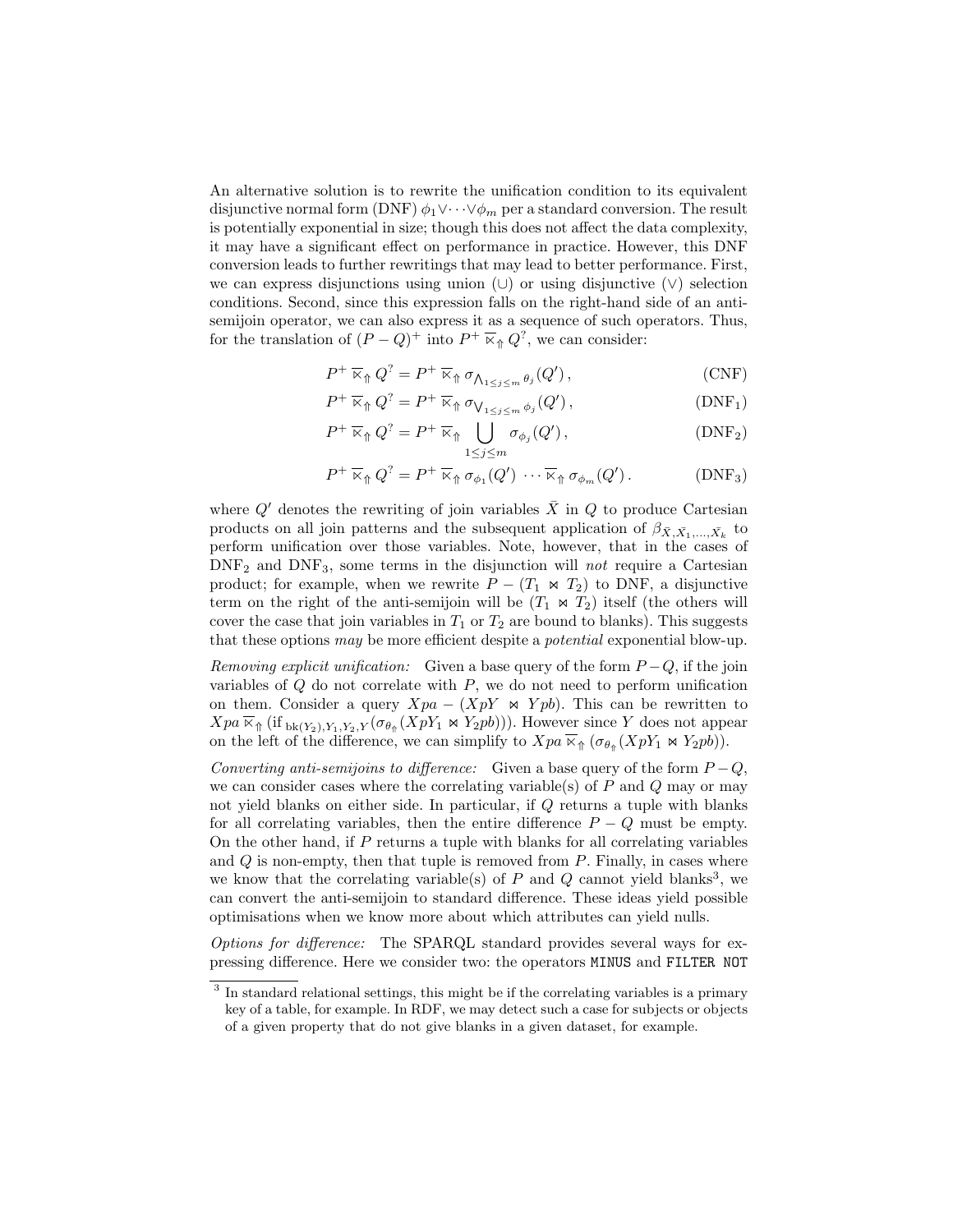EXISTS (FNE). The SPARQL standard states that solutions of  $(P$  MINUS  $Q$ ) are the solutions  $\mu_1$  of P such that there does not exist a solution  $\mu_2$  of Q where  $dom(\mu_1) \cap dom(\nu_2)$  is not empty and  $\mu_1$  is joinable with  $\mu_2$ . On the other hand, the solutions of P FNE  $Q$  are all solutions  $\mu_1$  of P such that there does not exist any solution  $\mu_2$  for  $\mu_1(Q)$ , where  $\mu_1(Q)$  denotes the result of substituting in Q each variable X in dom $(\mu_1)$  by  $\mu_1(X)$ . If  $P-Q$  has at least one correlated variable, then  $P$  MINUS  $Q$  and  $P$  FNE  $Q$  are equivalent and can be interchanged.

# 6 Evaluation

Our evaluation presents an initial cost–benefit analysis of a certain answer semantics for SPARQL by addressing the following research questions: RQ1: How do the proposed SPARQL query rewriting strategies compare in terms of performance with the base query, with themselves, with similar results in an SQL setting, and for different SPARQL implementations? RQ2: Does a certain answer semantics significantly change query results in a real-world setting?

### 6.1 Evaluation Setting

In this section, we describe the SPARQL query engines selected, the machines and configurations used, as well as the datasets and queries. Supporting material can be found online: [https://users.dcc.uchile.cl/](https://users.dcc.uchile.cl/~dhernand/revisiting-blanks)∼dhernand/revisiting-blanks.

Engines and machines: The query rewriting strategy allows certain answers to be approximated on current SPARQL implementations. We test with two popular engines, with the added benefit of being able to cross-check that the solutions generated by both produce the same answers: Virtuoso (v.7.2.4.2) and Fuseki (v.2.6.0). The machine used is an AMD Opteron Processor 4122, 24GB of RAM, and a single 240 GB Kingston SUV400S SSD disk; Virtuoso is set with NumberOfBuffers =  $1360000$  and with MaxDirtyBuffers =  $1000000$ ; Fuseki is initialised with 12GB of Java heap space.

Rewriting strategies: We consider various strategies:  $[B|CNF|DNF_{1,...,3}]$  where B denotes base queries, CNF queries in conjunctive normal form, and DNF queries in disjunctive normal form; we denote these variations as  $\Gamma$  in the following.  $[I^{\nexists} | I^{-}]$  These queries use either FNE ( $\nexists$ ) or MINUS (-) in SPARQL.  $[I^{\nexists}]$ Rather than use isBlank to check if a node is blank or not, in case an engine cannot form an index lookup to satisfy such a condition, we also try adding a triple  $(X, a, : \text{Blank})$  to the data for each blank X and a triple pattern to check for that triple in the query (denoted  $\Gamma^*$ ); this does not apply to base queries. In total, this leads to 18 possible combinations. Rather than present results for all, we will highlight certain configurations in the results.

### 6.2 TPC–H experiments

To address  $RQ1$ , we follow the experimental design of Guagliardo & Libkin [\[11\]](#page-15-2) who provide experiments for PostgreSQL using the TPC-H benchmark. Their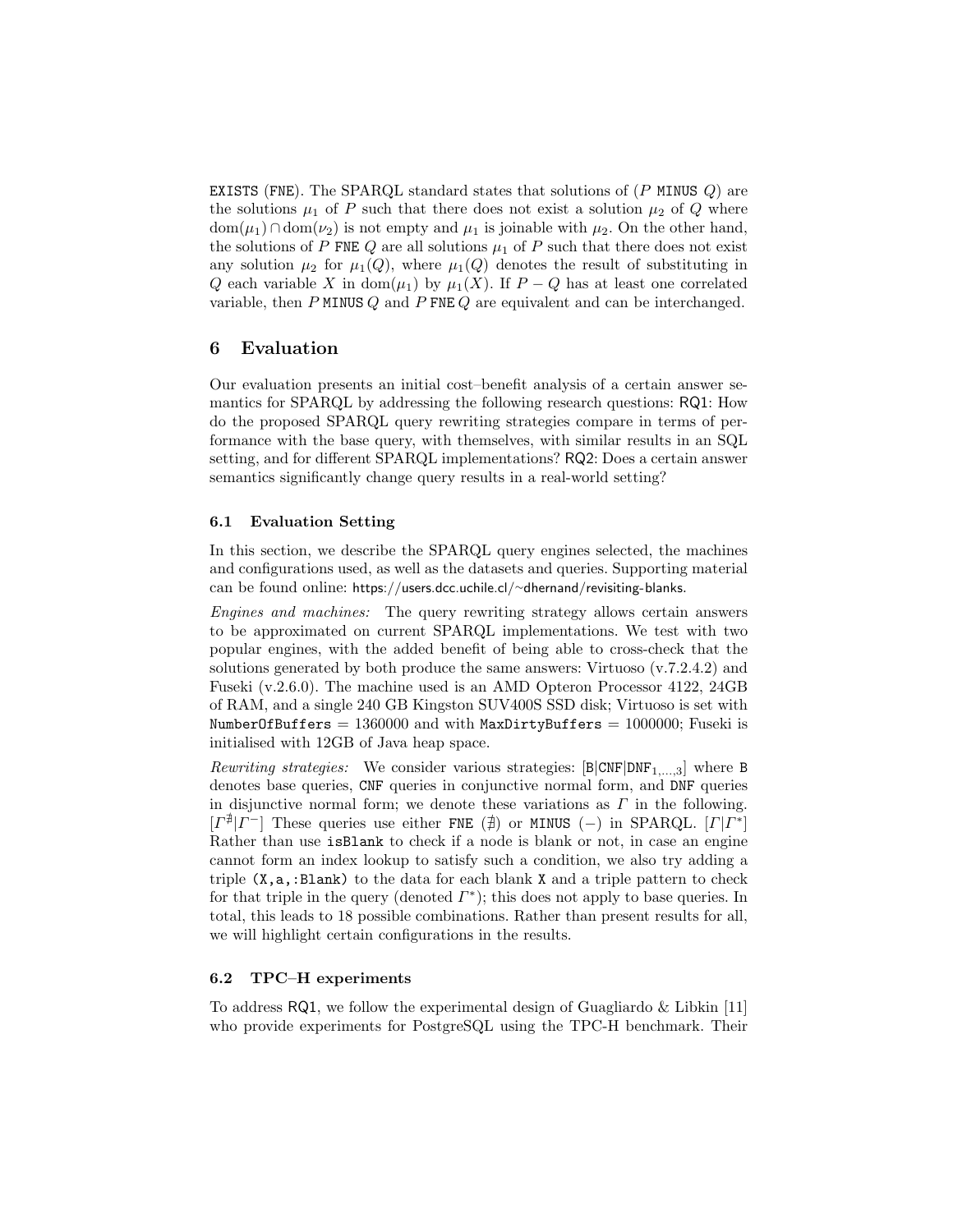

<span id="page-11-0"></span>Fig. 1. Unification results for Virtuoso and Fuseki, varying scales and blank rates

results compare the performance of approximations for certain answers with respect to four queries with negations. For this, they modified the TPC-H generator to produce nulls in non-primary-key columns with varying probabilities  $(1-5\%)$ to generate more/less unknown values. They also use scale factors of 1, 3, 6, and 10, corresponding to PostgreSQL databases of size 1GB, 3GB, 6GB and 10GB, respectively. We follow their setting as closely as possible to facilitate comparison later. We wrote a conversion tool (similar to the Direct Mapping [\[4\]](#page-15-21)) to represent TPC-H data as RDF, and convert the TPC-H SQL queries to SPARQL.

Unifications: We first evaluate the proposed rewriting strategies of unifications in the difference operator for SPARQL. The base format of the queries used is  $P - (Q \Join R)$  where each P, Q, and R is a triple pattern. We then generate between 1,000 and 10,000 triples matching each triple pattern to perform tests at various scales. For the data matching the join variable on  $Q$  and  $R$ , we generate blanks with a rate of 1, 2, 4 and 8%. These experiments allow us to estimate the costs of unifications in difference without other query operators interfering.

Figure [1](#page-11-0) presents performance results. For clarity, we present only a selection of configurations: CNF is equivalent to  $DNF_1$  in this case and we only show the aforementioned  $\left[\cdot^{\frac{n}{2}}\right]$  variations for the base query and DNF<sub>3</sub> (other variations performed analogously). The first row pertains to Virtuoso while the second pertains to Fuseki. All eight sub-plots are presented with log–log axes (base 10) at the same scale permitting direct comparison across plots (comparing horizontally across engines and comparing vertically across blank rates). The y-axis maximum represents a timeout of 25 minutes (reached in some cases by Fuseki).

(RQ1) The performance of the rewritten queries is (as could be expected) worse than the two base queries for all blank rates, scale factors and engines. In the case of Virtuoso, the base queries generally run in under one second; however, the fastest rewritten queries take at least a second and there is at least an order of magnitude difference between the base query and the fastest rewritten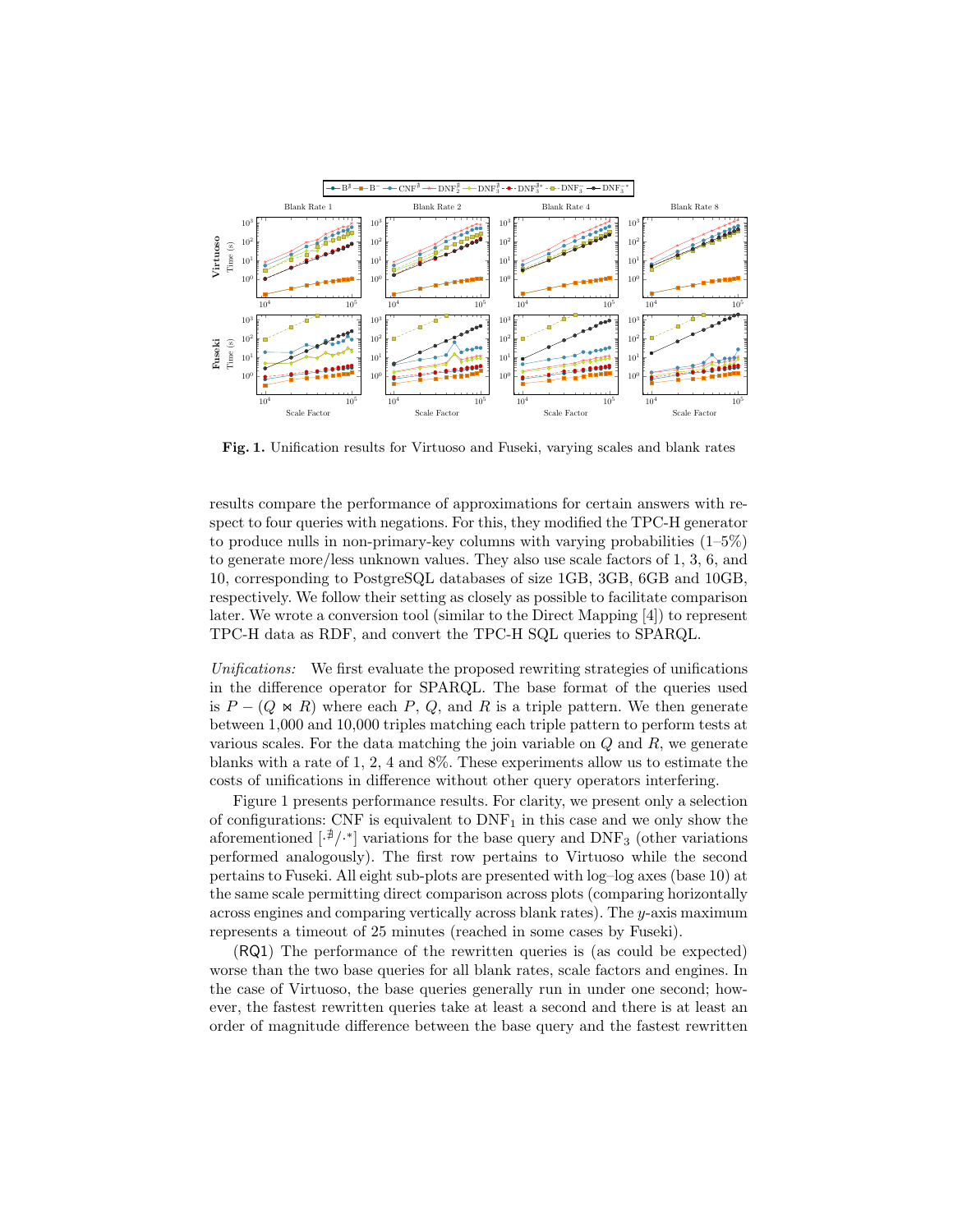query. Looking at Fuseki, the fastest base query is slower than Virtuoso, but does generally tend to execute within one second (except at the larger scales). However, we see a number of rewriting strategies in the case of Fuseki where the difference is within half-an-order of magnitude of the fastest base case. Otherwise, we see that the choice of strategy is generally not sensitive to the blank rates considered (i.e., lines generally maintain the same ordering across plots), nor is it sensitive to scale (i.e., lines do not generally cross within plots).

Queries: The previous experiments looked at "atomic" unifications. We now run the four TPC-H queries used by Guagliardo and Libkin [\[11\]](#page-15-2) considering a blank rate of 5%, four scale factors, and two engines. We employ a timeout of 10 minutes. We also choose one base query  $(B^{\#})$  to be compared against the rewritten queries for approximating certain answers. Fuseki repeatedly times out for these experiments hence here we rather focus on the results of Virtuoso.

In Table [2,](#page-13-0) we present a comparison of the performance results for Virtuoso's fastest rewritten query and the results as presented by Guagliardo and Libkin [\[11\]](#page-15-2). More specifically, for a blank rate of 5%, the table shows the range of relative performance between the base query and the best rewritten query execution for that query; since Guagliardo and Libkin do not present absolute runtimes, our comparison is limited to relative performance. Note that due to differences in how SPARQL and SQL treat inequalities over nulls/blanks,  $Q_3$ did not need rewriting for Virtuoso. For  $Q_2$  in PostgreSQL, the actual results drop below the presented numeric precision, returning almost instantaneously for PostgreSQL once a null is found (which confirms that the results are empty).

 $(RQ1)$  We see that for  $Q_1$ , Virtuoso performs better in relative performance than PostgreSQL, for  $Q_2$  PostgreSQL performs (much) better, for  $Q_3$  there is little difference, while for  $Q_4$  Virtuoso initially performs better than PostgreSQL but then at  $SF \geq 3$ , Virtuoso begins to throw an error stating that an internal limit of 2097151 results has been reached (we could not resolve this). Aside from this latter issue, these results show that Virtuoso with our rewriting strategies is competitive with PostgreSQL under SQL-based rewritings for relative performance between base and rewritten queries. Furthermore, unlike in the previous experiments, we observe that in the case of  $Q_1$  and  $Q_2$ , Virtuoso is now sometimes faster for the rewritten queries than the base queries: by removing uncertain answers, the number of intermediary solutions to be processed is reduced.

(RQ2) We observe three of the four base queries returning uncertain answers in SPARQL that do not hold under some valuations: for  $Q_1$ , 59% of answers are uncertain; for  $Q_2$ , all answers are uncertain; whilst for  $Q_4$ , 7% of answers are uncertain; we further highlight that these results are present for a blank rate of 5%. These results suggest that for queries with negation, evaluation under standard SPARQL semantics may in some cases return a significant ratio of uncertain/unsound answers even for modest levels of blanks in the dataset; this is to be expected given that, e.g., even a single blank tuple returned from the right-side of a difference can render all results uncertain (as per  $Q_2$ ),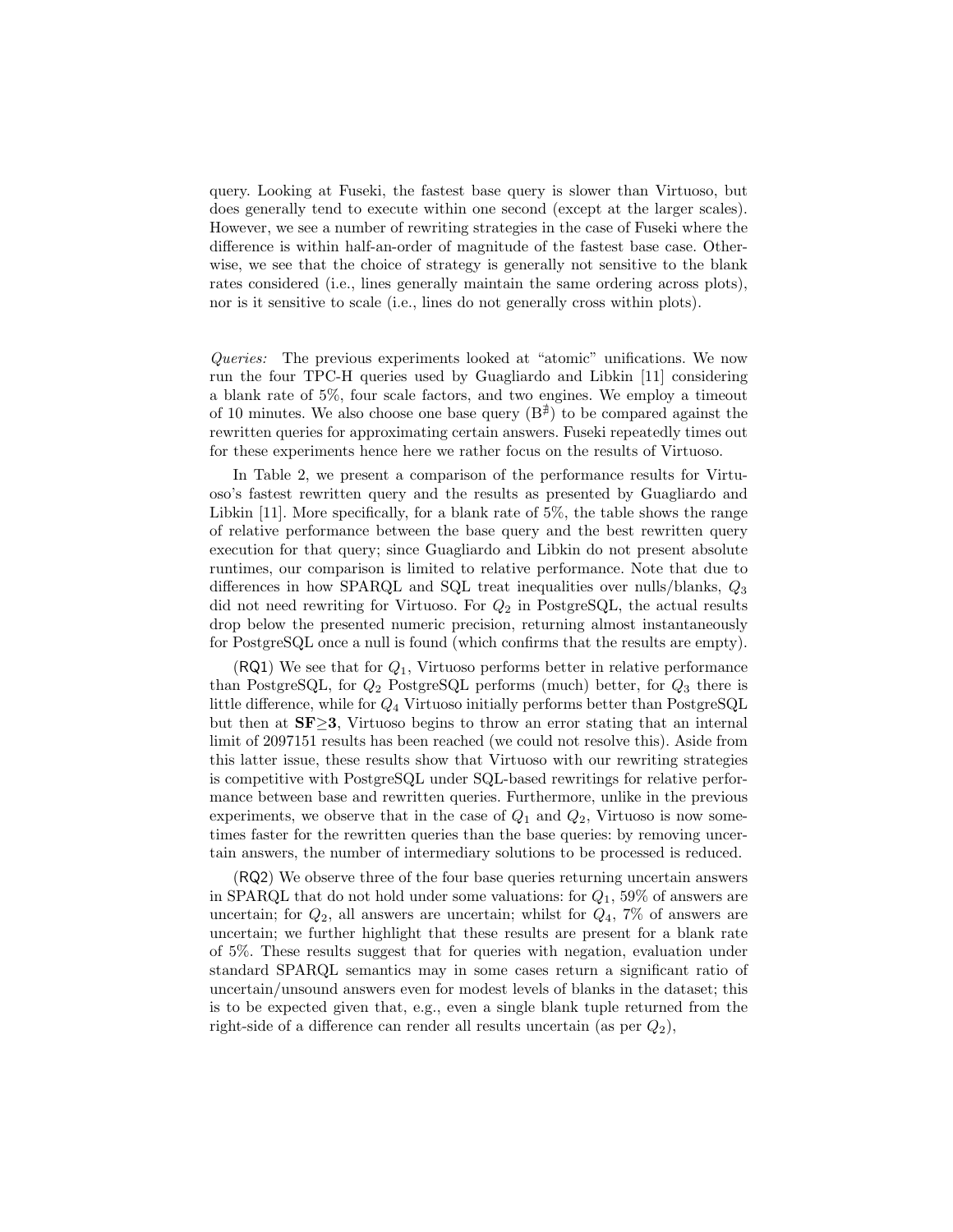<span id="page-13-0"></span>Table 2. Ranges of average relative performance for scale factor (SF) 1, 3, 6 and 10 on a fixed blank rate of 5%.

| Q.                 | $SF = 1$      | $SF = 3$                | $SF = 6$      | $SF = 10$     |
|--------------------|---------------|-------------------------|---------------|---------------|
|                    |               | <b>VIRTUOSO</b>         |               |               |
| $Q_1$              | $0.95 - 0.96$ | $0.95 - 0.96$           | $0.97 - 0.99$ | $0.94 - 0.95$ |
| $Q_2$              | $0.76 - 1.07$ | $0.73 - 0.99$           | $0.89 - 1.06$ | $0.55 - 0.77$ |
| $Q_3$              | $1.00 - 1.00$ | $1.00 - 1.00$           | $1.00 - 1.00$ | $1.00 - 1.00$ |
| $Q_4$              | $1.55 - 1.56$ | error                   | error         | error         |
|                    |               | POSTGRESQL $(G&L [11])$ |               |               |
| $Q_1$              | $1.01 - 1.03$ | $0.99 - 1.01$           | $0.98 - 1.01$ | $1.00 - 1.02$ |
| $\scriptstyle Q_2$ | $0.00 - 0.00$ | $0.00 - 0.00$           | $0.00 - 0.00$ | $0.00 - 0.00$ |
| $Q_3$              | $1.01 - 1.04$ | $1.01 - 1.04$           | $0.99 - 1.02$ | $1.00 - 1.06$ |
| Q4                 | $1.75 - 1.86$ | $1.80 - 1.93$           | $2.05 - 2.25$ | $3.54 - 3.89$ |

<span id="page-13-2"></span>Table 3. Numbers of Wikidata use-case queries (from a total of 446) that could be affected by a certain answer semantics

| Feature           | $\Delta$ | B. | - C | D |
|-------------------|----------|----|-----|---|
| MINUS             | 13       | g  | 9   | 2 |
| FILTER NOT EXISTS | 23       | 15 | 10  | 1 |
| OPTIONAL w/!BOUND | 5        | 1  | 0   | O |
| $=$               |          | 5  | 3   |   |
| <b>TOTAL</b>      | 47       | 29 | -21 | З |

### 6.3 Wikidata survey

Since the previous experiments are based on a synthetic benchmark converted from a relational setting, we performed an analysis of the user-contributed SPARQL queries on the Wikidata Query Service, which offers a more native Semantic Web setting.<sup>[4](#page-13-1)</sup> As previously described, Wikidata uses blanks to represent unknown values; our goal now is to determine whether or not a choice of certain answer semantics could impact a current, real-world setting.

(RQ2) We first inspect the 446 queries to see which could potentially be affected by a certain answer semantics. We provide a summary in Table [3](#page-13-2) according to the query features that may cause uncertain answers, with columns helping to indicate why queries with such features do not give uncertain answers in this context: A applies no assumptions, counting queries using the pertinent feature; B counts the queries that could still give uncertain answers knowing that Wikidata only uses blanks in a single object position; C counts the queries that could give uncertain answers further knowing which predicates have blanks; finally, D counts the queries whose solutions do change under certain answers. Hence, we see that 10.5% of the queries contain features that could cause uncertain answers, 6.5% of queries could cause uncertain answers even though Wikidata only uses blanks in a single object position, 4.7% of queries could cause uncertain answers knowing which predicates have blank values and which do not, while finally 0.6% of queries actually return uncertain answers.

We provide some statistics on the three Wikidata queries generating uncertain answers in Table [4.](#page-14-0) First for performance, we run the original query  $(T_1)$  and a rewritten version for certain answers  $(T_2)$  over both a local Virtuoso index of Wikidata, as well as the public Wikidata Query Service (running Blazegraph). (RQ1) While the performance of the first query is comparable under both standard and certain answer semantics for Virtuoso, the latter times out on Blazegraph. On the other hand, the second query is faster on Virtuoso for certain answer semantics, possibly because it is anticipated that all answers will be discarded. This is not the case for Blazegraph, where the rewritten query

<span id="page-13-1"></span> $^4$  [https://www.wikidata.org/wiki/Wikidata:SPARQL](https://www.wikidata.org/wiki/Wikidata:SPARQL_query_service/queries/examples)\_query\_service/queries/examples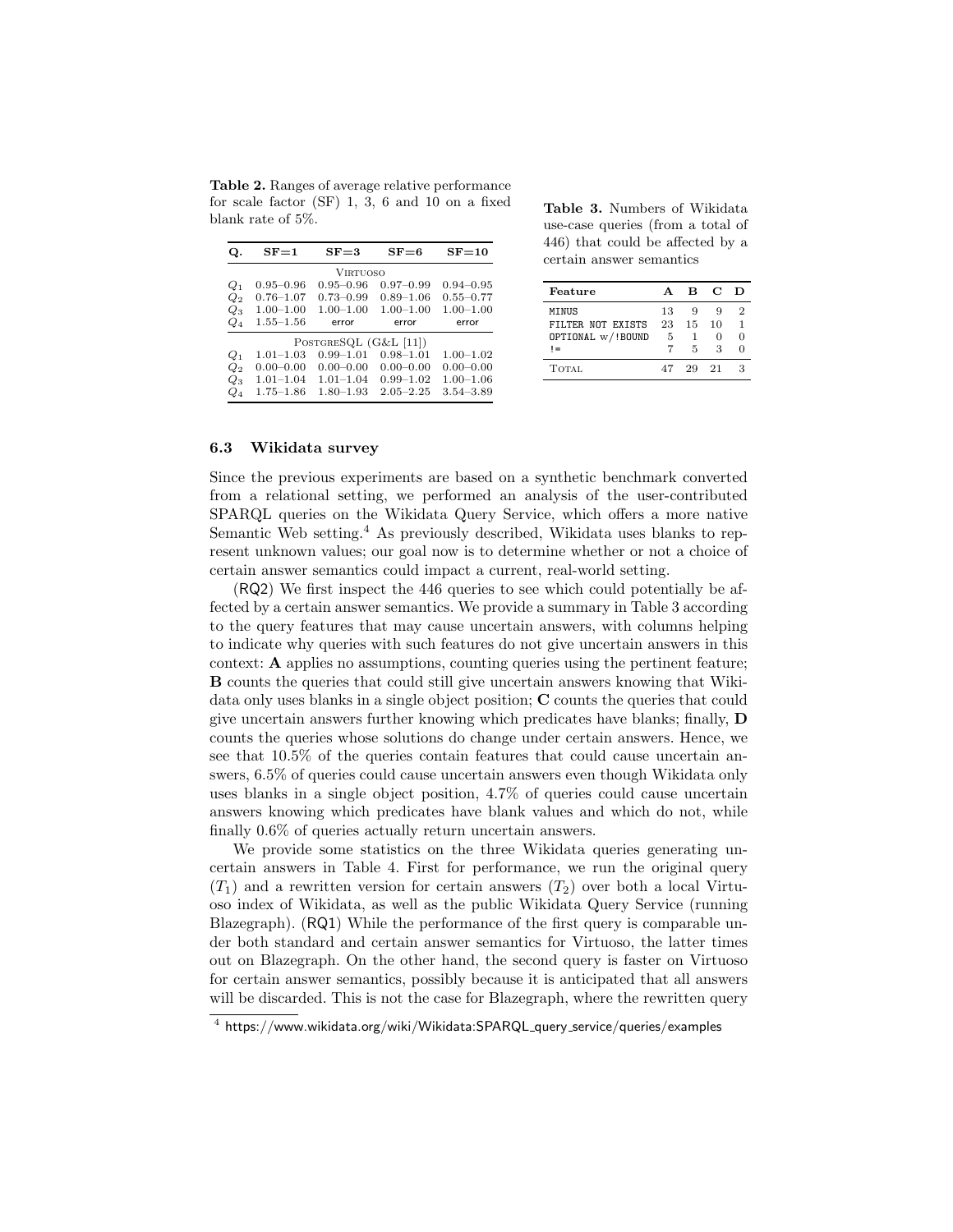Table 4. Query execution times (ms) for the three Wikidata queries with uncertain answers, and ratio of uncertain answers to total answers

<span id="page-14-0"></span>

|       | Local (Virtuoso) |         |                 | Public (Blazegraph) |      |                 | Uncertain/Total |
|-------|------------------|---------|-----------------|---------------------|------|-----------------|-----------------|
|       | $T_{1}$          |         | $T_2$ $T_2/T_1$ | $T_1$               |      | $T_2$ $T_2/T_1$ |                 |
| $Q_1$ | 144464           | 142989  | 0.99            | 53012               | TO   |                 | 20/5487         |
| $Q_2$ | 7038             | 521     | 0.07            | 1013                | 2045 | 2.02            | 42/42           |
| $Q_3$ | 1266326          | 1419269 | 1.12            | TO                  | TO   | <b>Service</b>  | 12/27221        |

takes twice the time. In Virtuoso  $Q_3$  takes slightly longer in the rewritten query. Blazegraph times out in all runs of  $Q_3$ . We also look at the ratio of uncertain answers the queries would return. (RQ2) The ratio for  $Q_1$  and  $Q_3$  are relatively low, but on the other hand, for  $Q_2$ , the ratio is 100%: all answers are uncertain.

For space reasons, we refer to the webpage for further analysis of the Wikidata queries, including more details on the queries returning uncertain answers.

# 7 Conclusions

In this paper, we have looked at the semantics of SPARQL with respect to RDF graphs that use blank nodes as existential variables encoding unknown values. In particular, we have investigated the feasibility of approximating certain answers in SPARQL, proposing various rewriting strategies. Our initial results suggest that querying for certain/possible answers generally does incur a significant cost, but that at least for Virtuoso, query answering is still feasible (and in some cases faster than under standard semantics). We showed that the relative performance results for Virtuoso under certain answer semantics are competitive with results published for PostgreSQL. In general, we saw that although some queries are executed faster under certain semantics with current SPARQL implementations, for others there can be a significant performance cost. It is important to highlight, however, that experiments were run using off-the-shelf SPARQL implementations; dedicated SPARQL implementations for approximating certain answers may further improve on the performance observed here.

Regarding the question of whether or not offering users a choice of certain answer semantics is important, we performed an analysis of 446 Wikidata queries, where although 10.5% use negation and inequality features that could cause uncertain answers in principle, only 0.6% of the queries return uncertain answers in practice. However, Wikidata only uses unique blanks (acting similar to unmarked nulls) in the object position. It would be interesting to do similar studies for other datasets using existential blanks, though we are not immediately aware of such a dataset that has a set of SPARQL queries to analyse.

In summary, though the results here confirm that certain answers can be effectively approximated using even off-the-shelf SPARQL implementations, the practical motivation for such a SPARQL semantics remains speculative.

Acknowledgements The work was also supported by the Millennium Institute for Foundational Research on Data (IMFD) and by Fondecyt Grant No. 1181896.